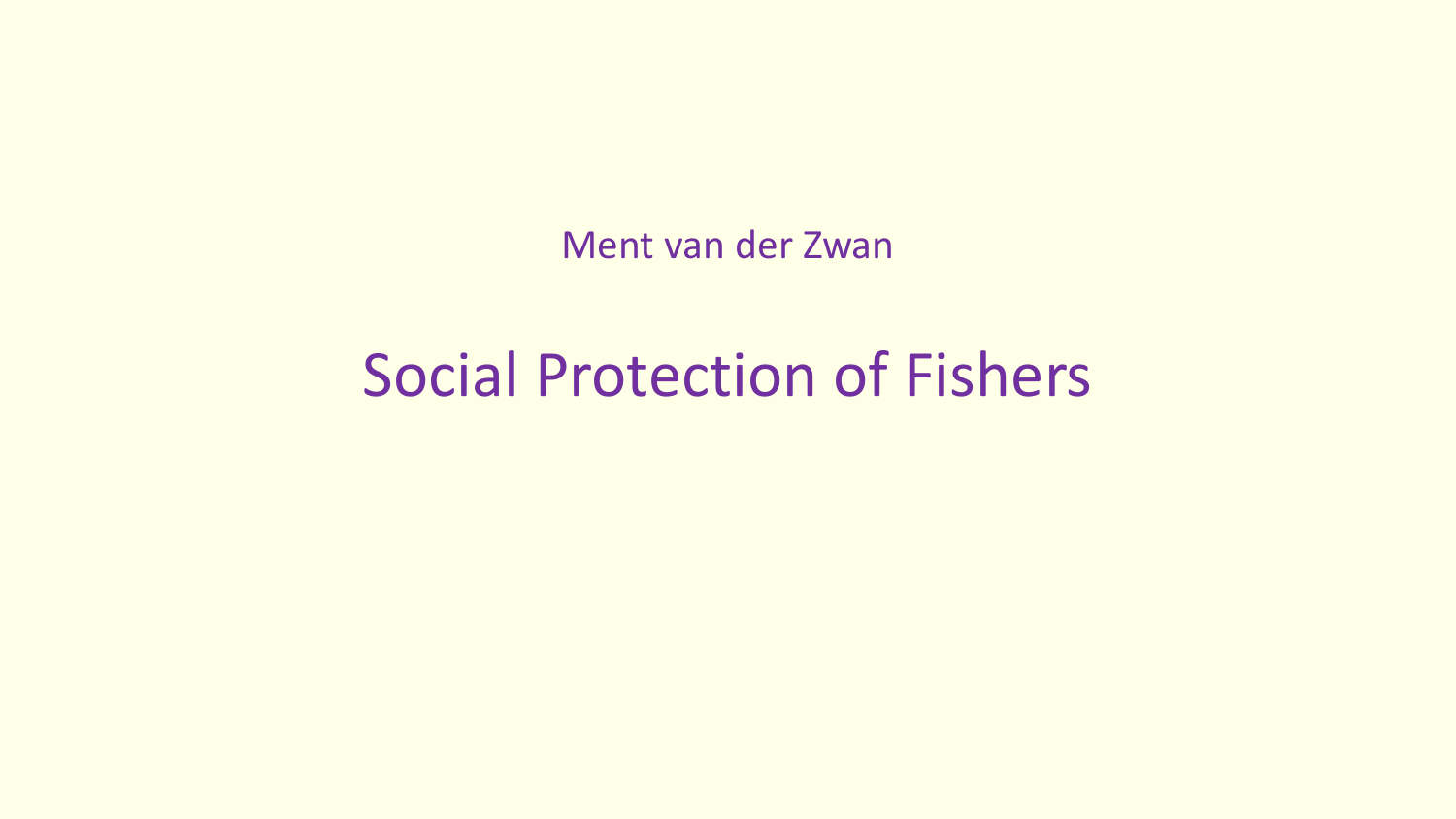#### **Flag State duties**

# •Geneva Declaration on Human Rights at Sea

Copyright 2019 Human Rights at Sea charity NGO

- Human rights apply at sea to exactly the same degree and extent that they do on land
- All persons at sea, without any distinction, enjoy human rights at sea
- There are no maritime specific rules allowing derogation from human rights standards
- All human rights established under treaty and customary international law must be respected at sea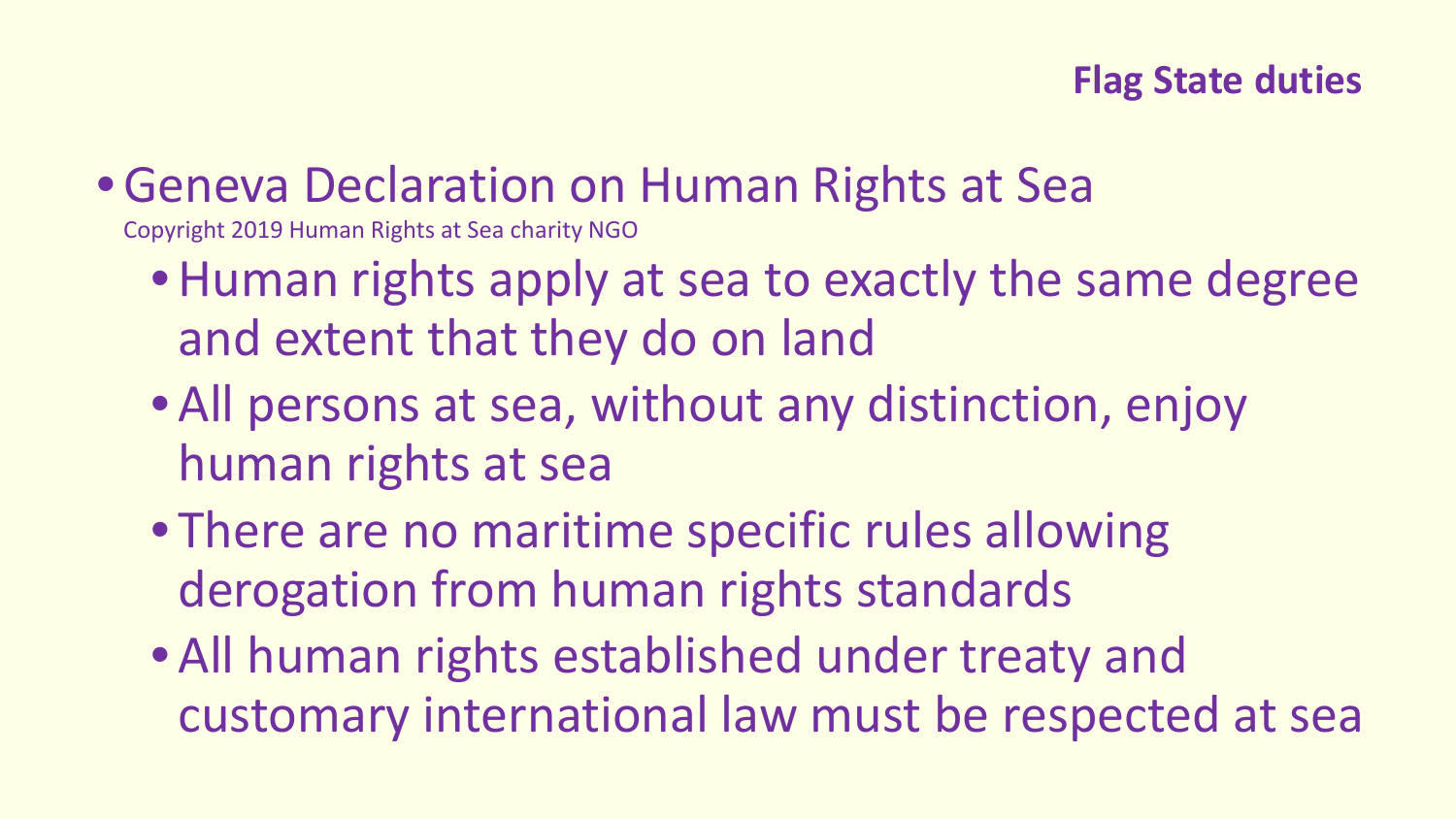#### **Flag State duties**

• Fundamental priciples and rights at work also apply at sea:

- no forced labour; no child labour
- freedom of association and collective bargaining
- no discrimination
- Article 94, UN Convention on the Law of the Sea
	- a flag State must assume jurisdiction under internal law in *all* matters concerning ships flying its flag and their crews, so including social matters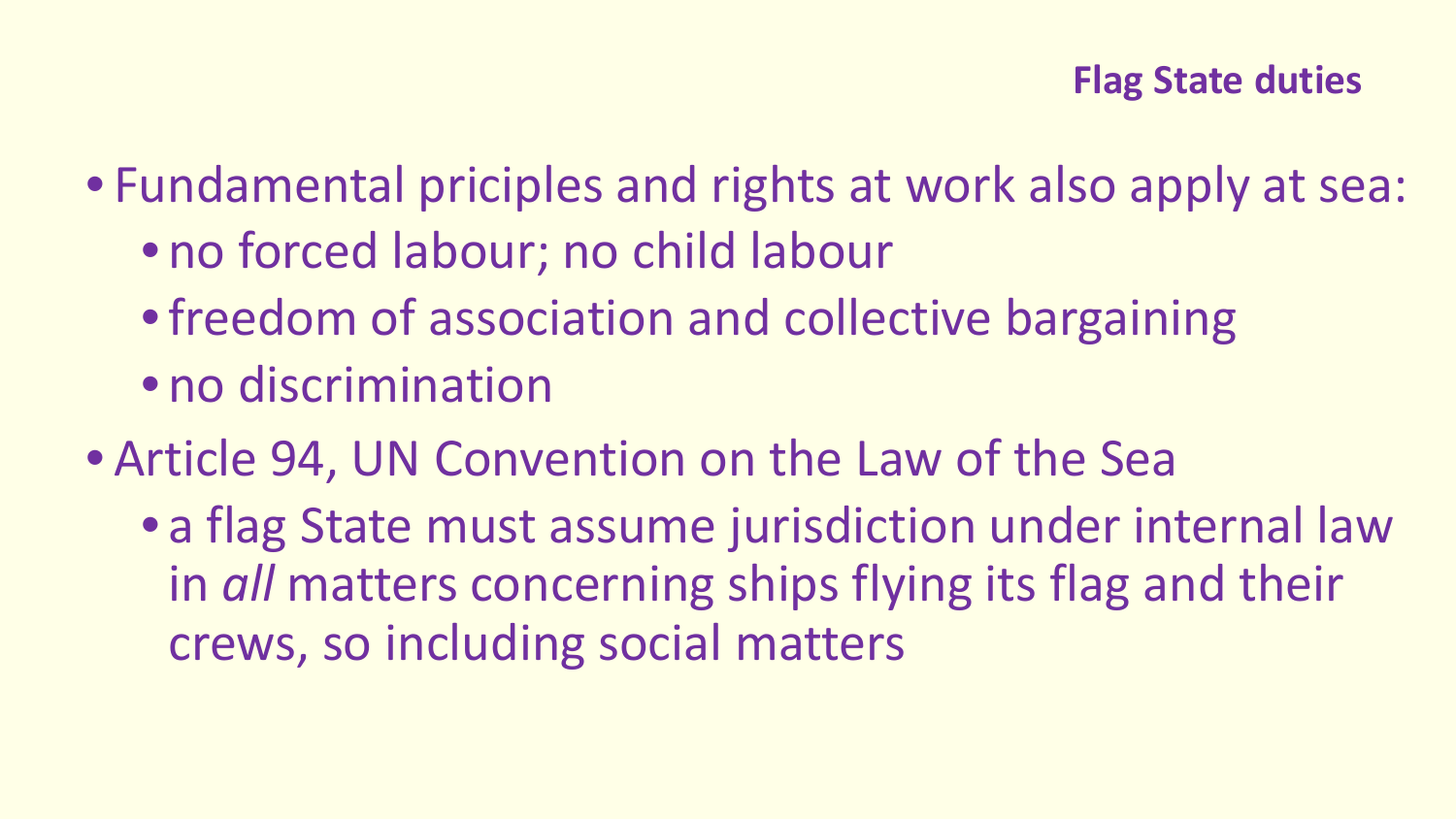- Article 94 Law the Sea (continued)
	- a flag State must take measures to ensure safety at sea with regard to, inter alia:
		- •the construction, equipment and seaworthiness of ships
		- •the manning of ships, labour conditions and the training of crews, taking into acount the applicable international instruments
		- •flag State and port State control/inspection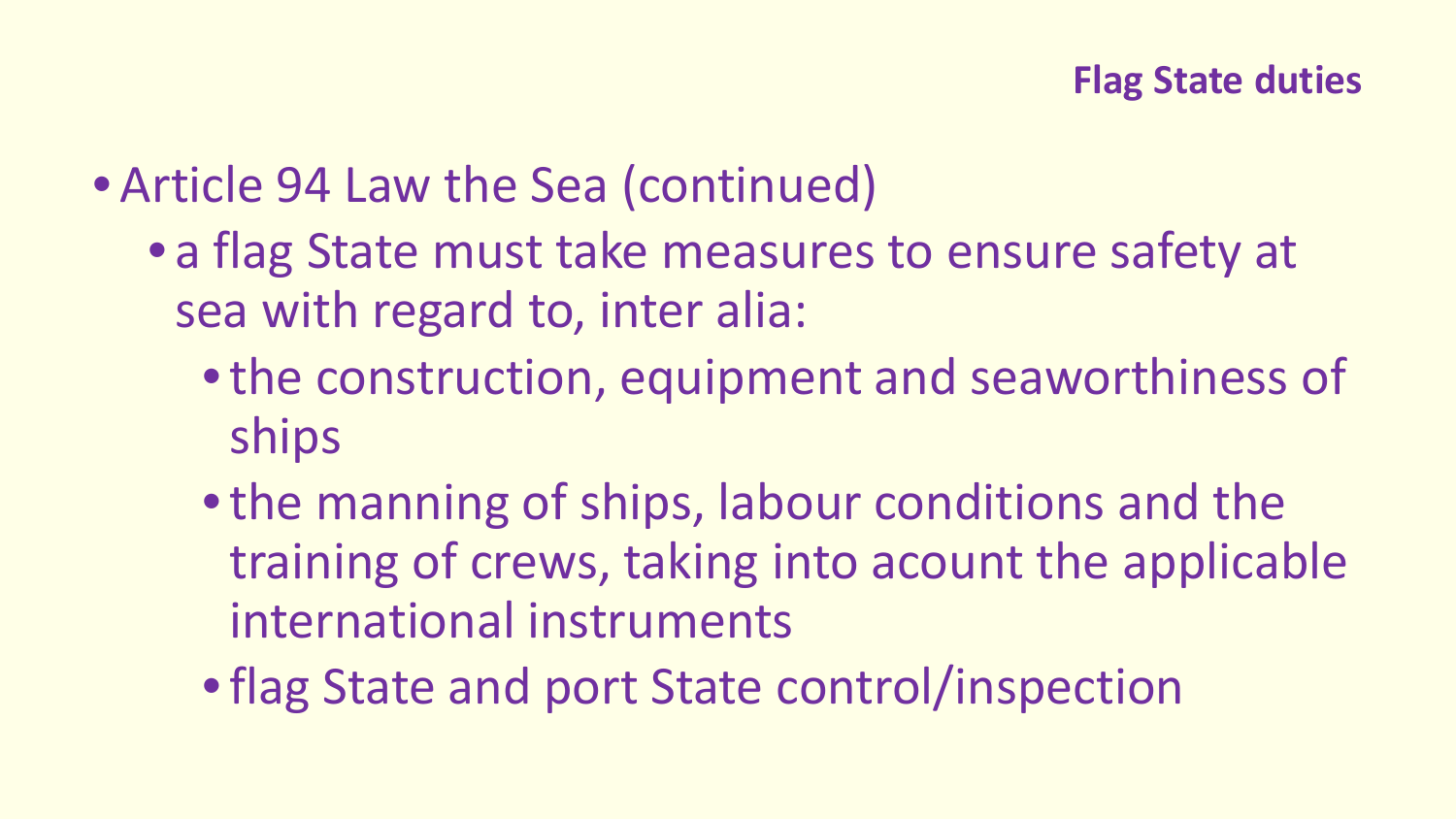- International Maritime Organization (IMO):
	- Torremolinos International Convention on Safety of Fishing Vessels, 1977 (SFV)
	- •International Convention on Training, Certification and Watchkeeping for Fishing Vessel Personnel, 1995 (STCW-F)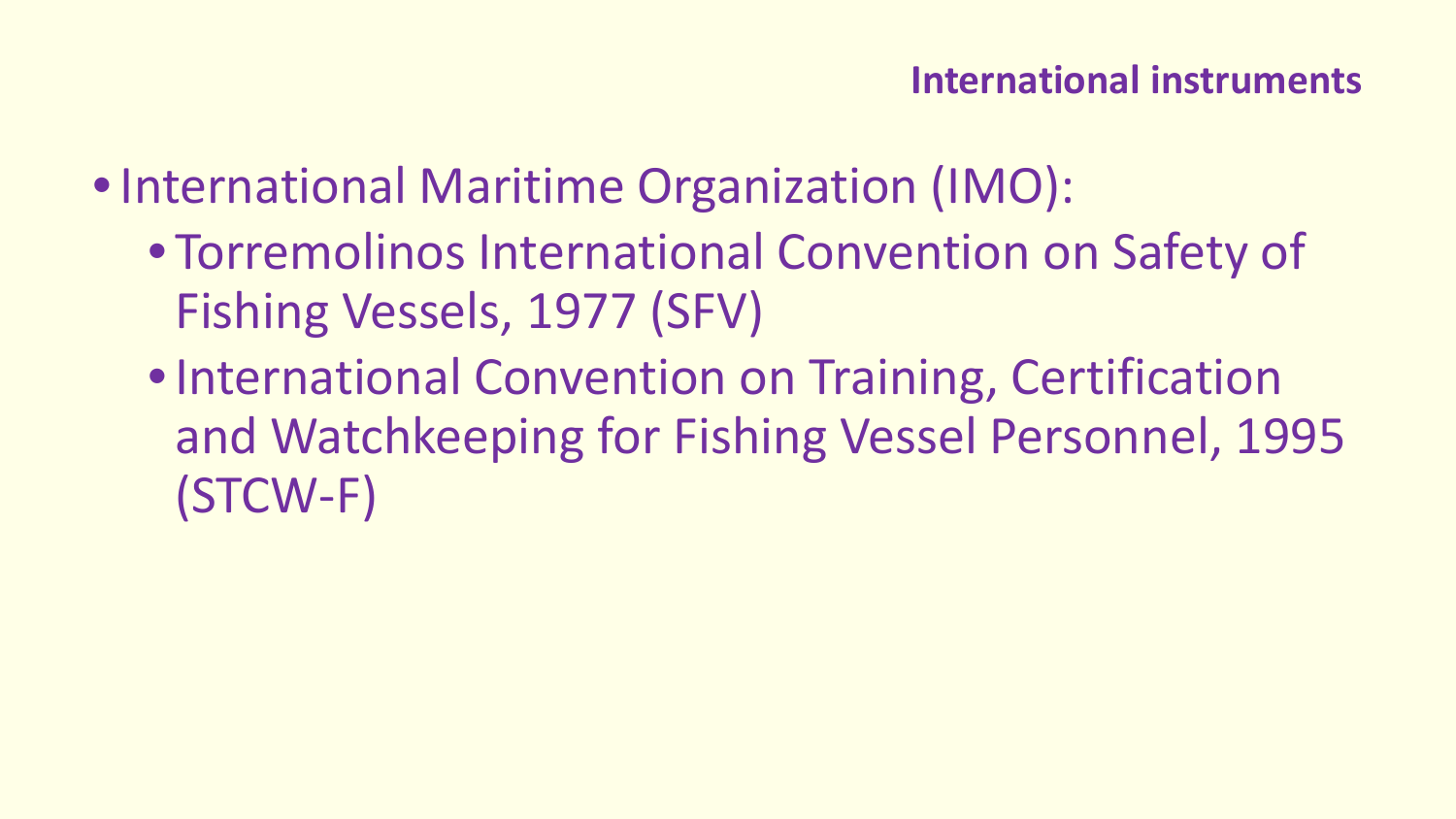- Food and Agriculture Organization (FAO):
	- Code of Conduct for Responsible Fisheries, 1995
	- Voluntary Guidelines for Securing Sustainable Small-Scale Fisheries, 2014
	- Agreement on Port State Measures to Prevent, Deter and Eliminate IUU Fishing, 2009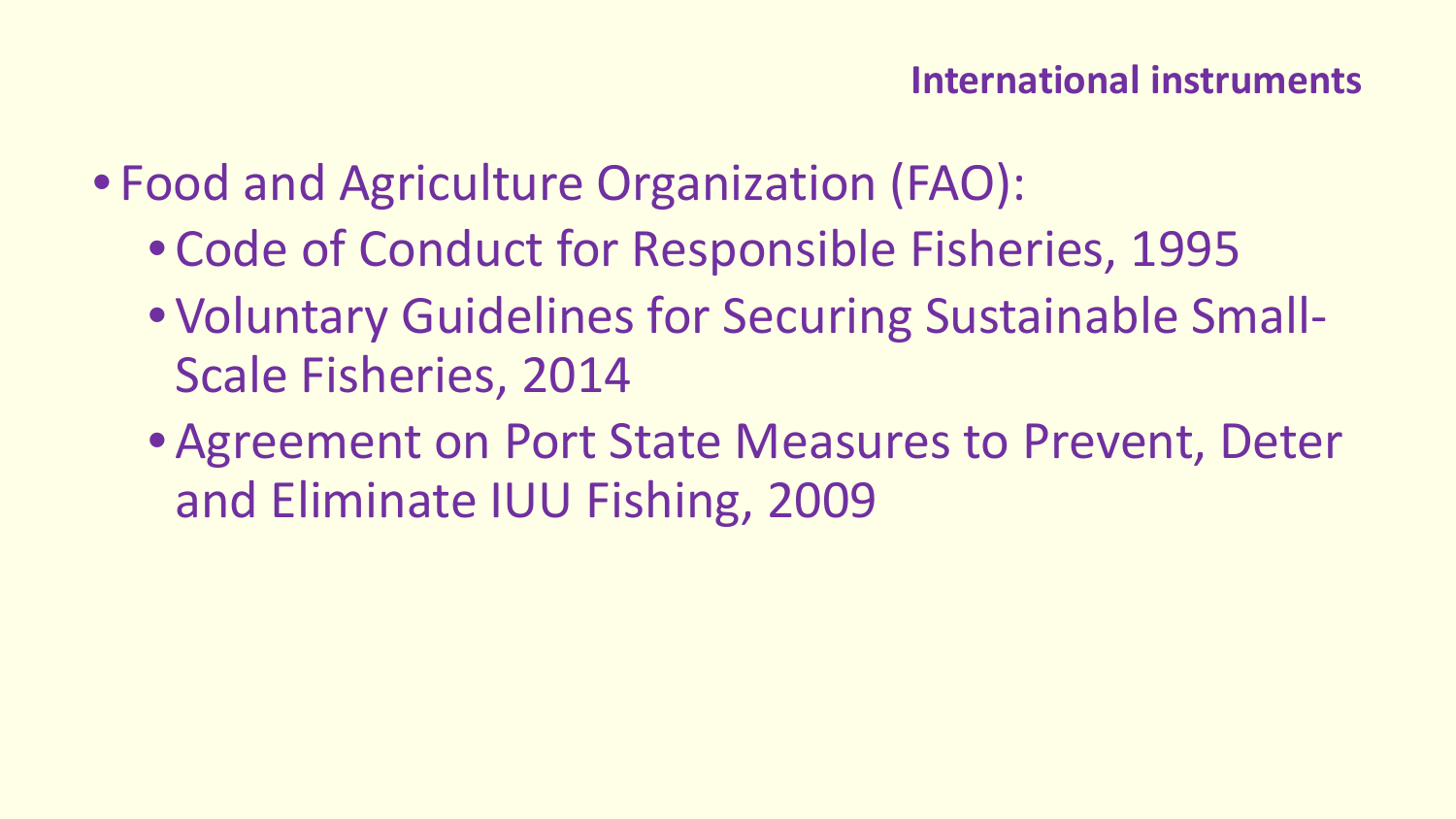- •International Labour Organization (ILO):
	- Work in Fishing Convention, 2007 (C188)
	- Work in Fishing Recommendation, 2007 (R199)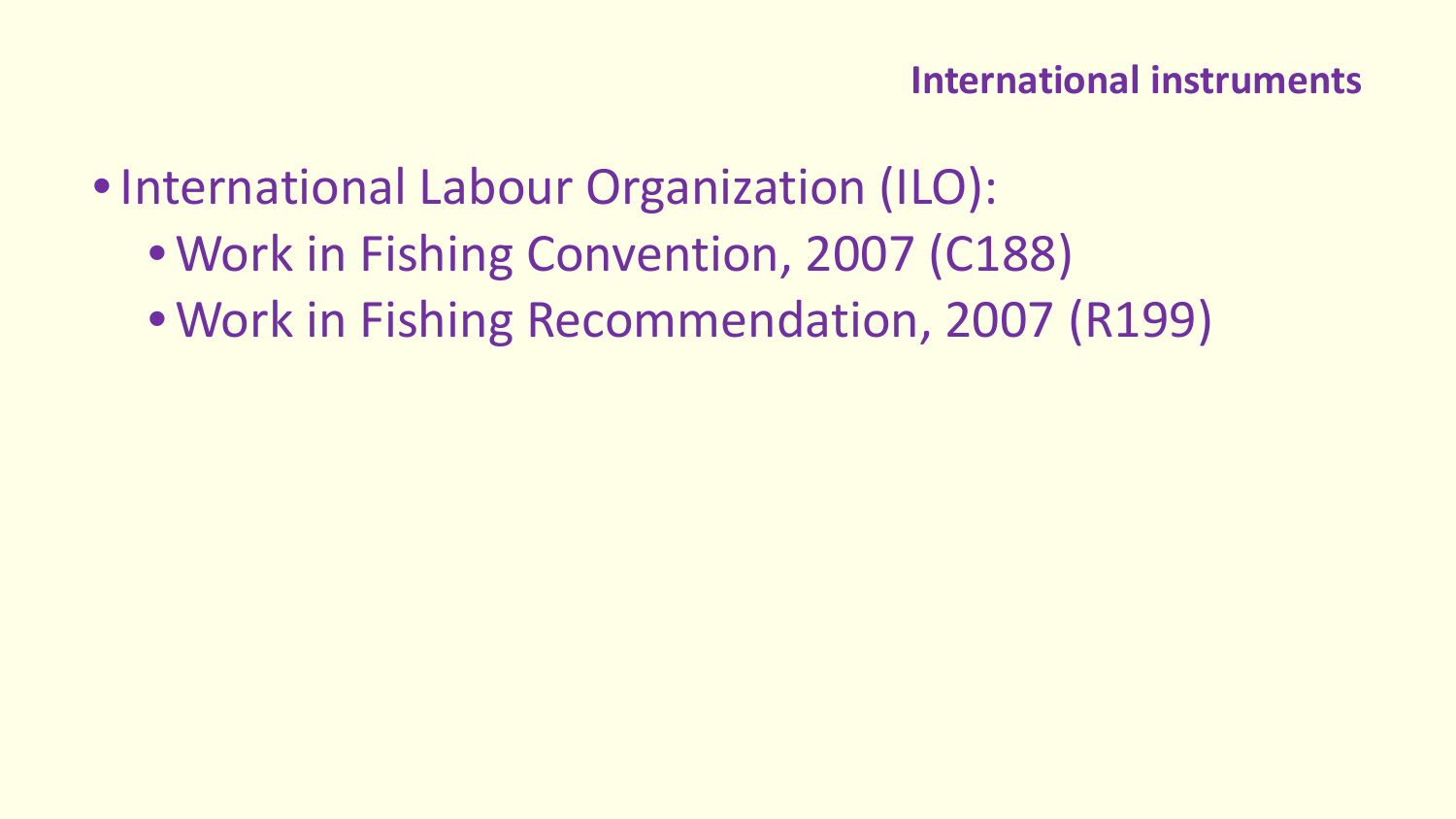- •IMO Torremolinos International Convention on Safety of Fishing Vessels, 1977 (SFV)
	- Amended by:
		- Torremolinos Protocol, 1993
		- Cape Town Agreement, 2012
	- Still not in force
	- Safe construction, seaworthiness, and equipment of fishing vessels of 24 metres in length and over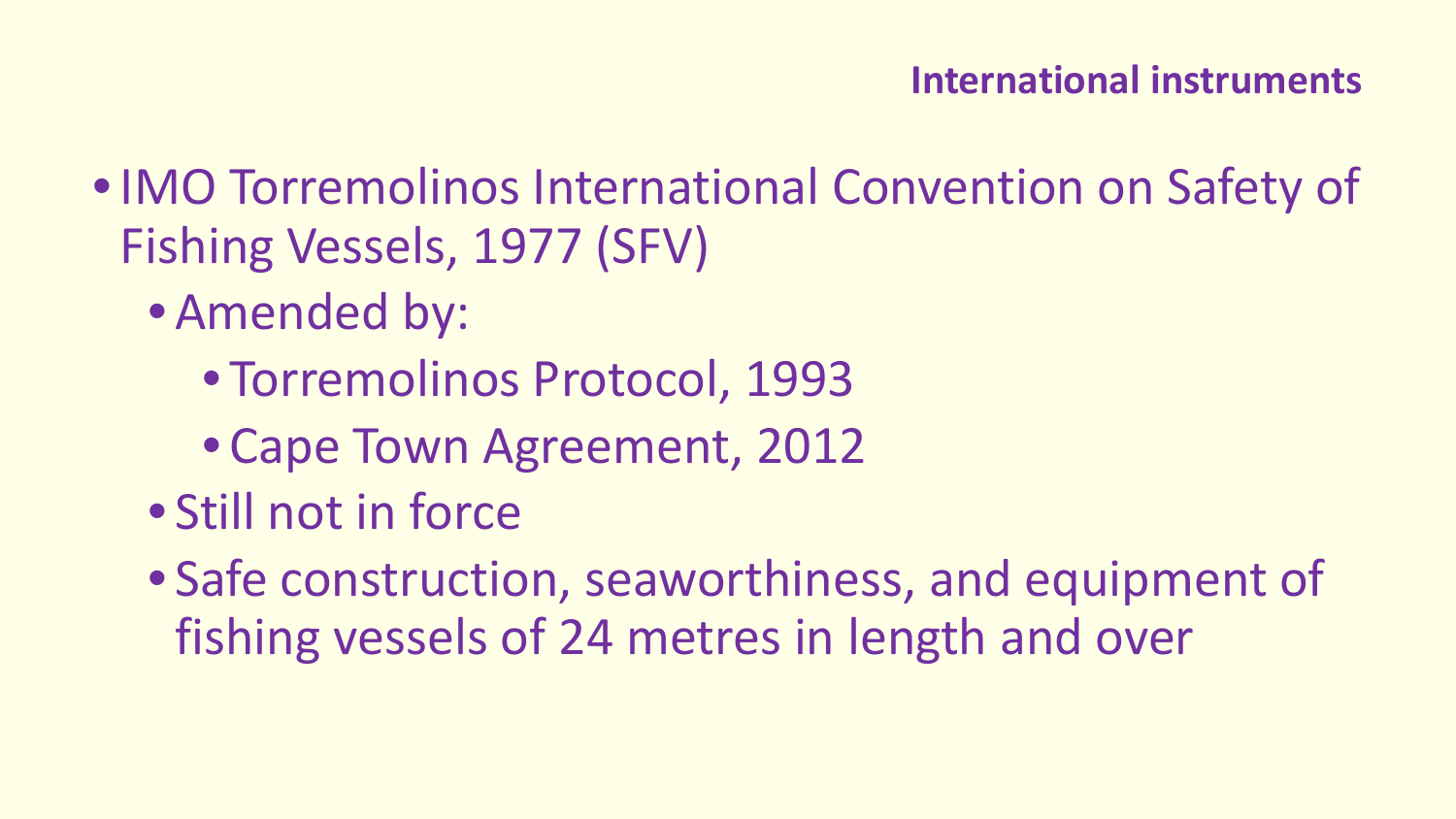- •IMO International Convention on Standards of Training, Certification and Watchkeeping for Fishing Vessel Personnel, 1995 (STCW-F)
	- In force since September 2012; under review
	- Training and certification of
		- •skippers and navigational officers on board fishing vessels of 24 metres in length and over
		- engineer officers on board fishing vessels of 750 kW propulsion power and over
		- basic safety training for all fishers regardless of vessel size and propulsion power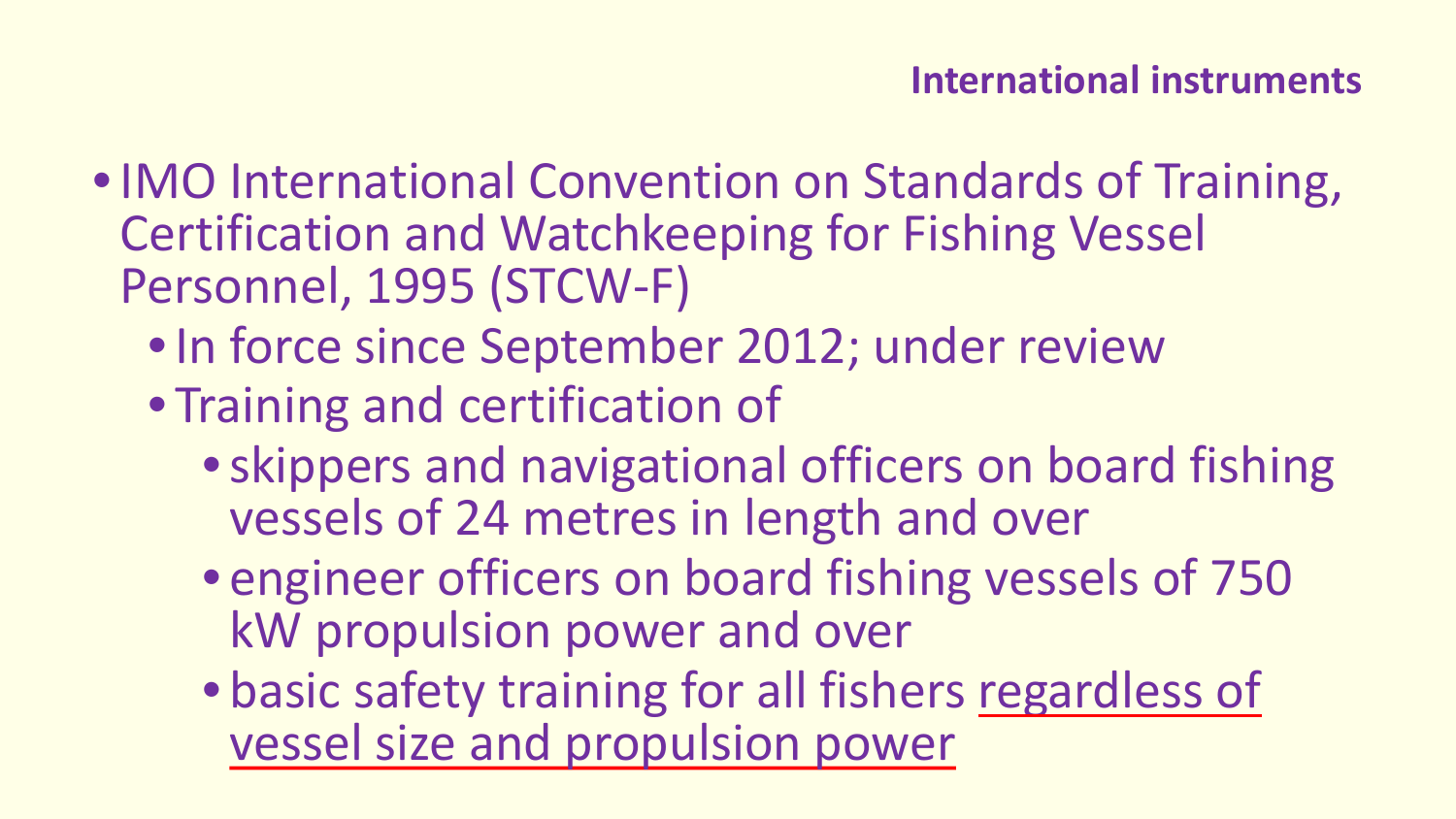- FAO Code of Conduct for Responsible Fisheries, 1995
- FAO Voluntary Guidelines for Securing Sustainable Small-Scale Fisheries, 2014
	- States should ensure that fishing facilities and equipment as well as all fisheries activities allow for safe, healthy and fair living and working conditions and meet internationally agreed standards adopted by the relevant international organizations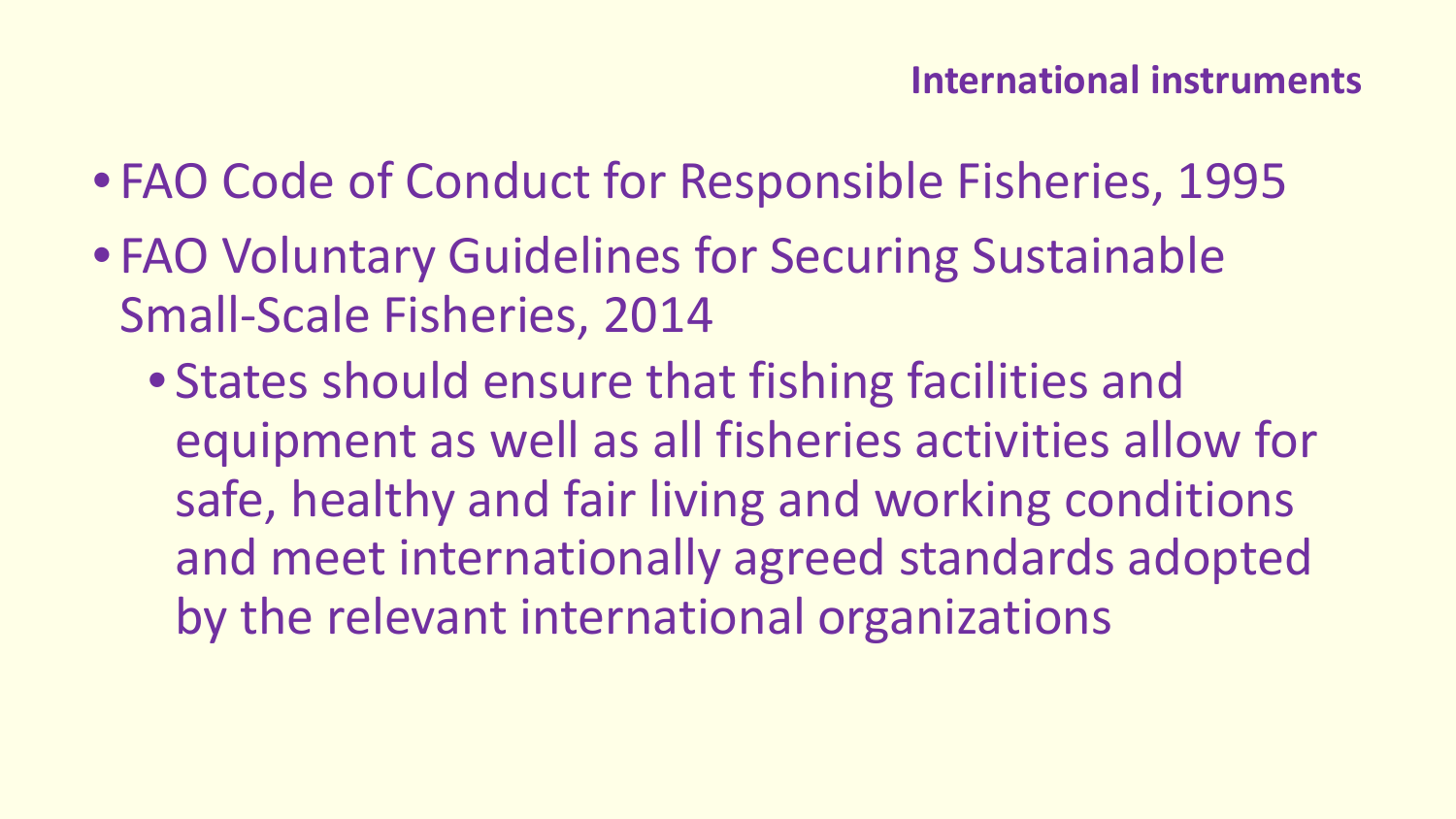- health and safety standards should be adopted for everyone employed in fishing operations and such standards should be not less than the minimum requirements of relevant international agreements on conditions of work and service
- •flag States should ensure compliance with appropriate safety requirements for fishing vessels and fishers in accordance with international conventions, internationally agreed codes of practice and voluntary guidelines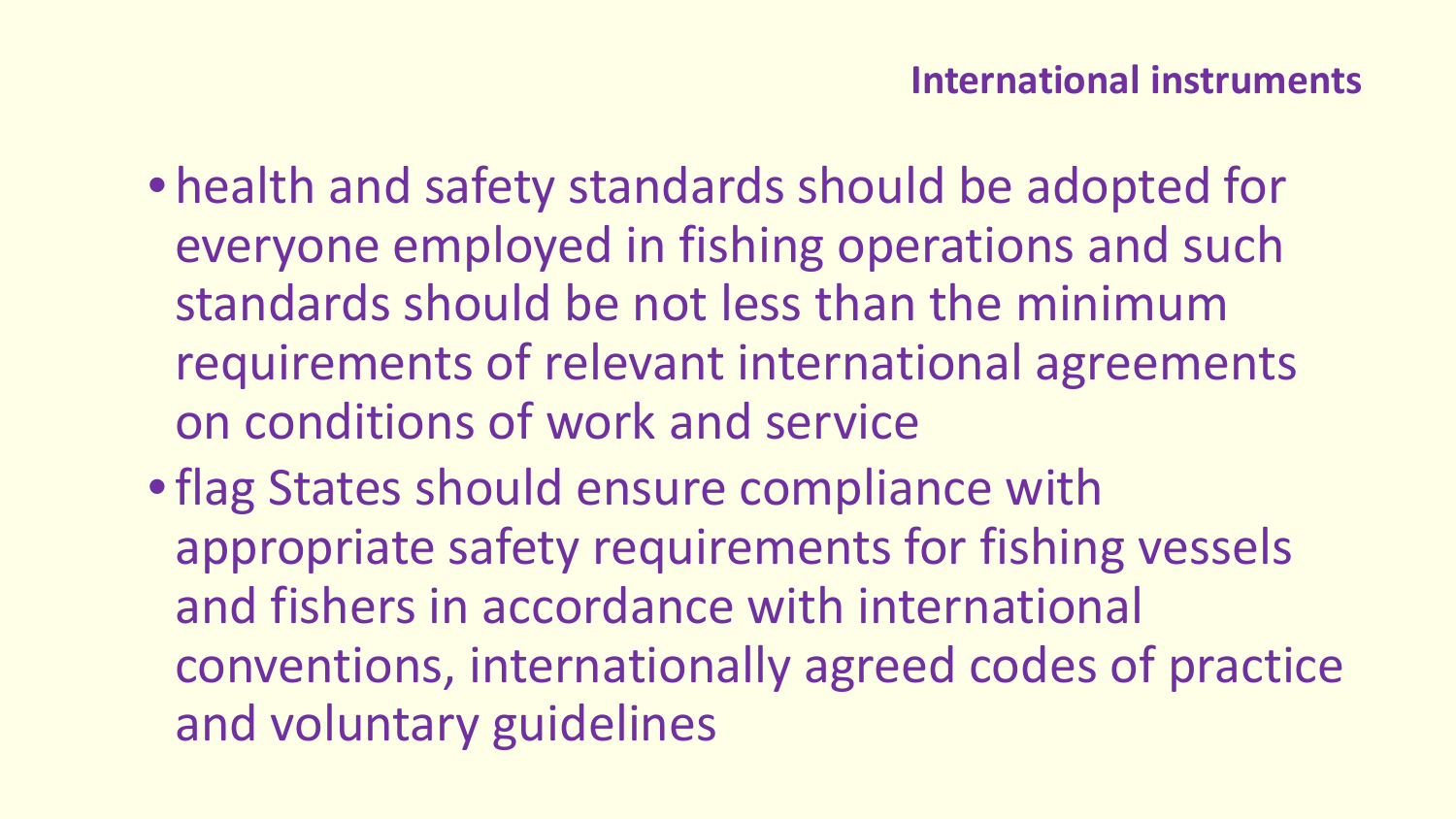- ILO Work in Fishing Convention, 2007 (C188)
- ILO Work in Fishing Recommendation, 2007 (R199)
	- In force since 16 november 2017
	- Minimum standards for decent living and working conditions on board fishing vessels
	- Applies to all fishermen and all fishing vessels
	- More stringent requirements for vessels of 24 metres in length (L) and over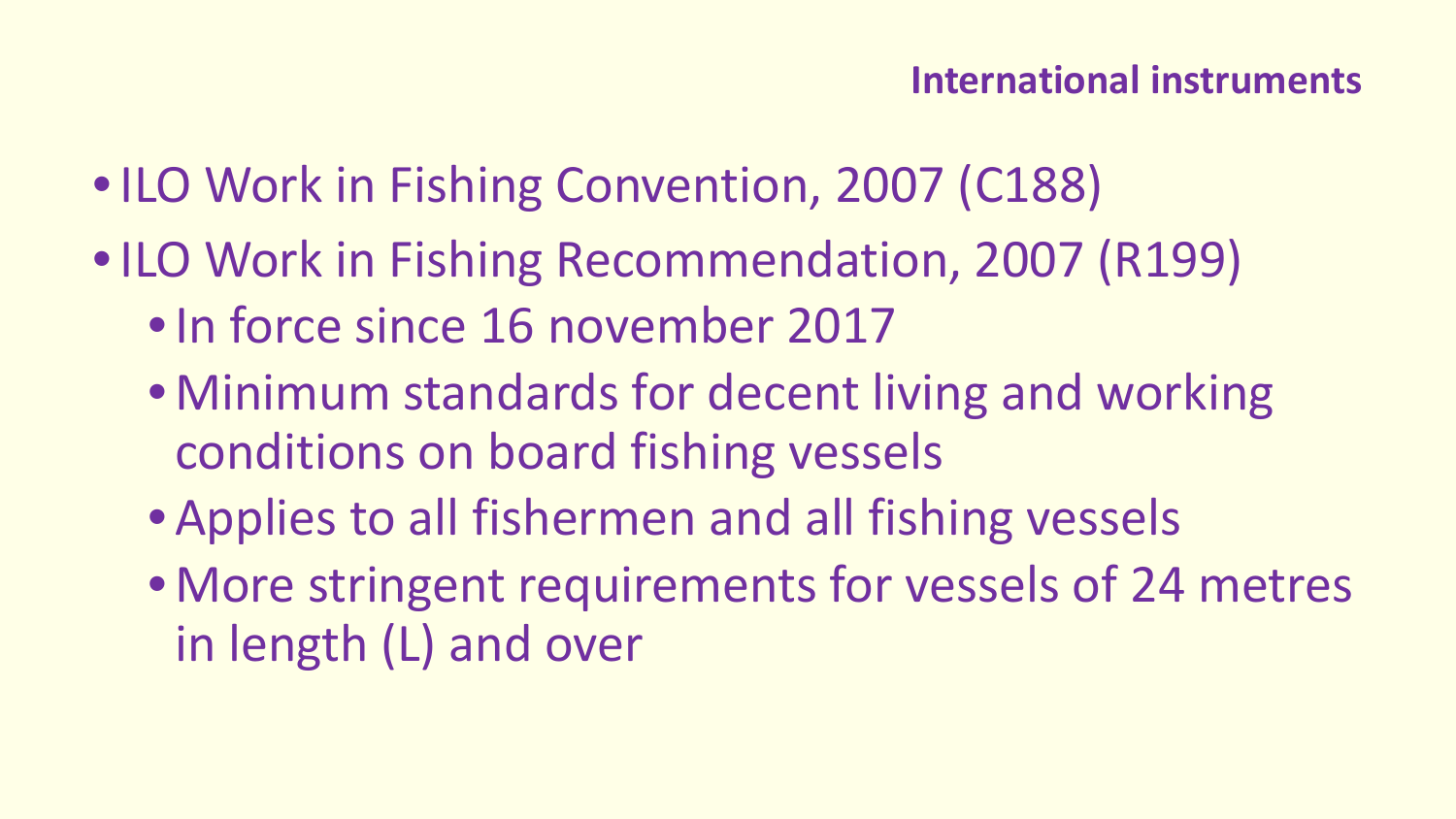- Why are international legal instruments key for ensuring decent living and working conditions on board fishing vessels?
	- No State acting alone can achieve its aims
	- Fishing is an international, cross-border activity at sea
	- Without international standards chaos rules at sea, jeopardizing safety at sea
		- Fishing is a hazardous occupation
	- Level playing field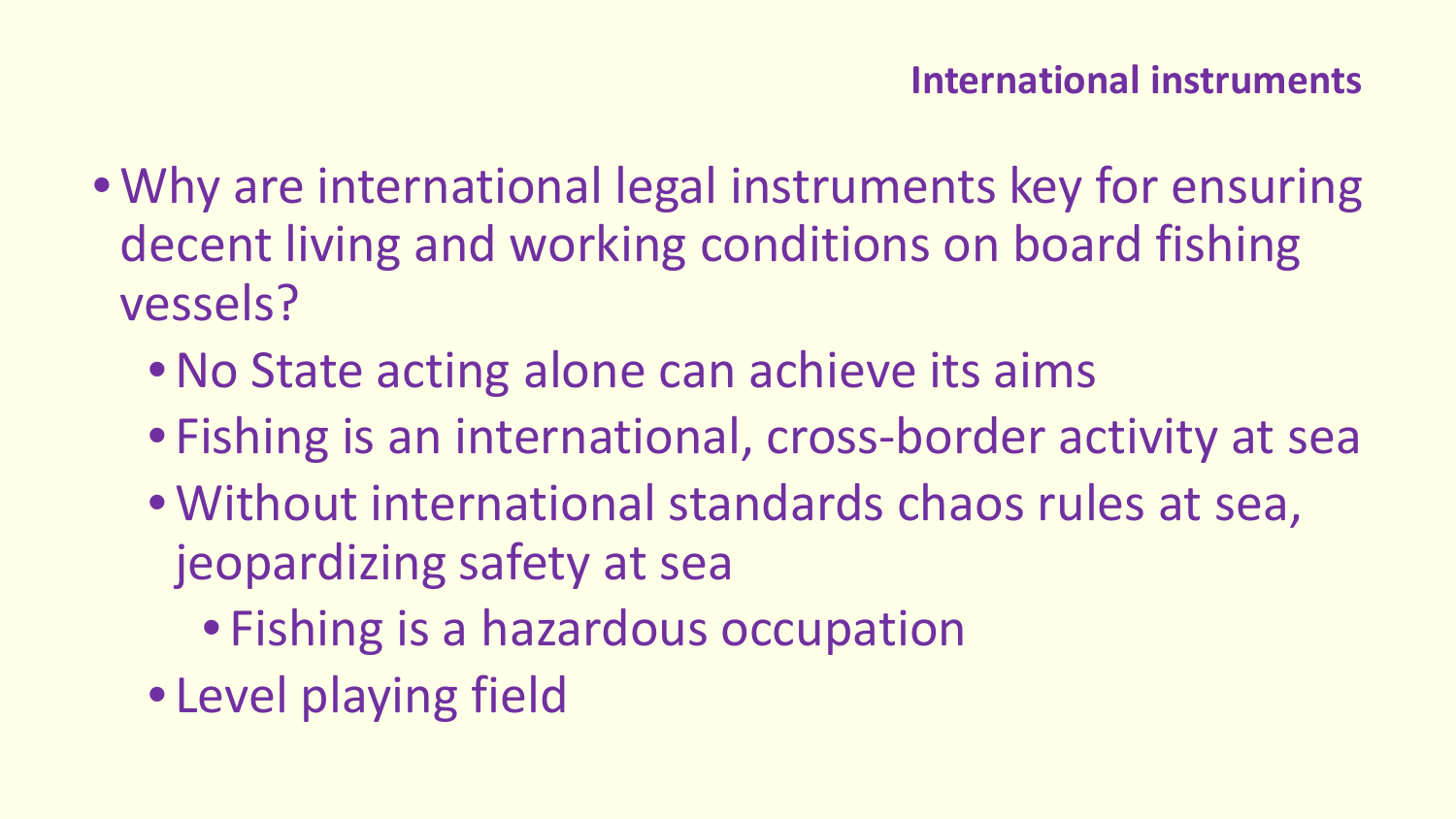- •However, ratification rates of these international instruments for fishing are very low, especially if compared with the instruments for shipping. For example:
	- •the Maritime Labour Convention, 2006 currently has 92 ratifications worldwide
	- the Work in Fishing Convention, 2007 currently has only 18 ratifications worldwide
- And yet, only 1 out of every 25 working at sea is a seafarer; the other 24 are fishers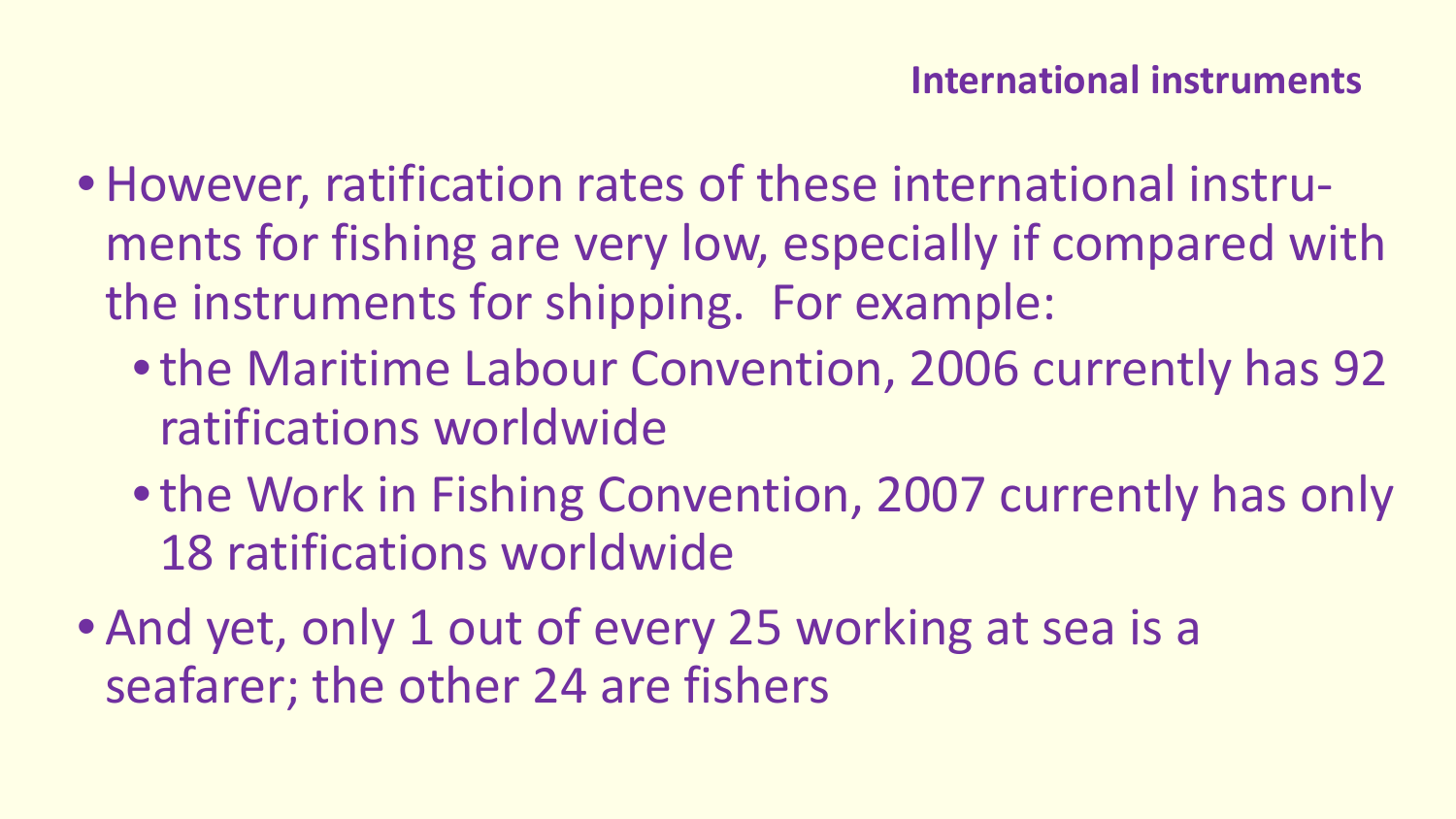- •On average only 9 Member States of the EU ratify an ILO- or IMO-convention concerning safety at sea in fishing
- Therefore the European Union has taken responsibility and implemented
	- •the Torremolinos Protocol, 1993 amending the Torremolinos Convention, 1977 (SFV)
	- the Work in Fishing Convention, 2007 (C188)
- STCW-F still needs to be implemented in Union law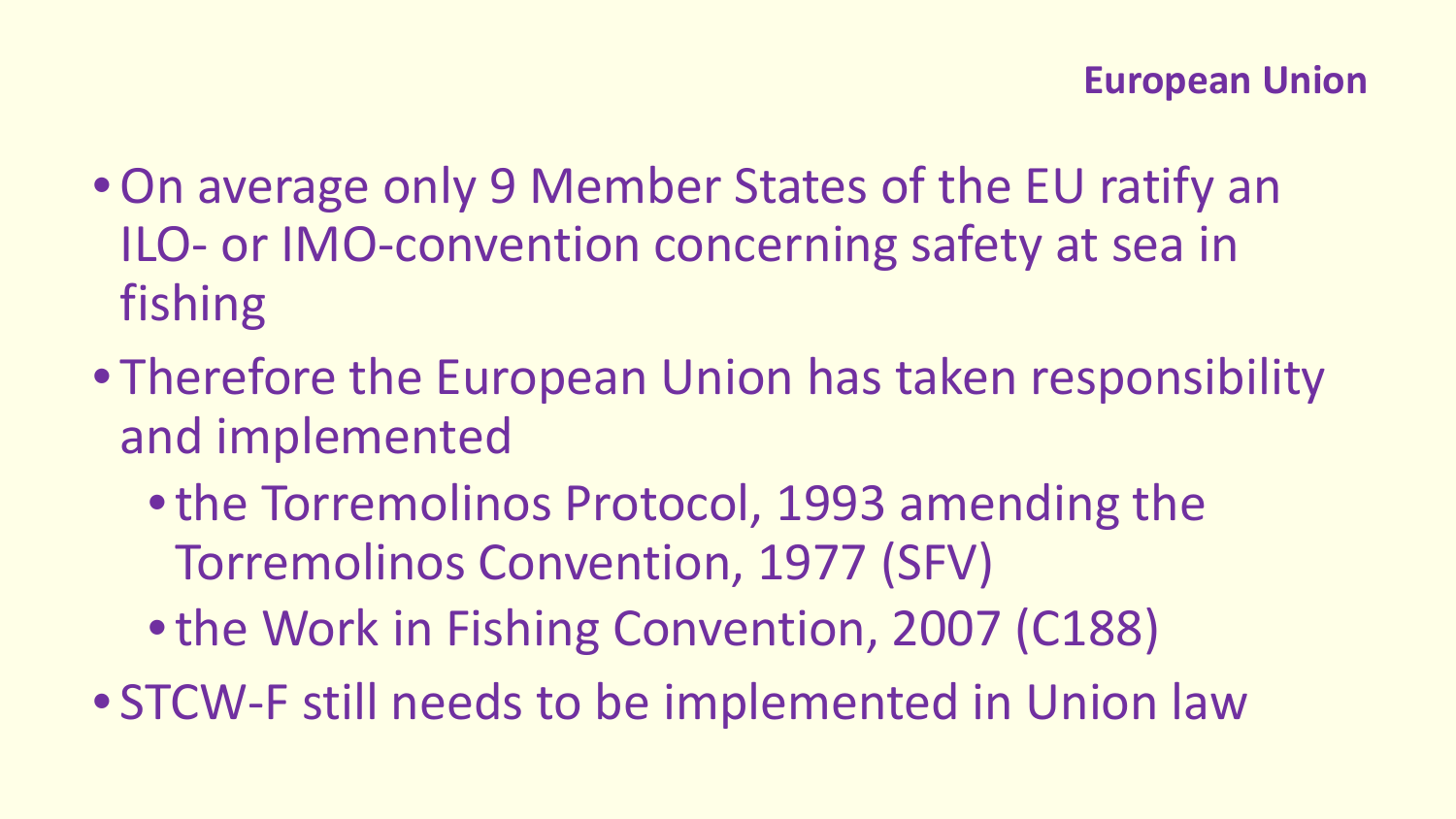- EU social partners have the right to make agreements on certain social issues at EU level
- The European Commission may propose transposition of social partners' agreements at EU level into EU law
- The Council of the European Union may transpose social partners' agreements into EU law and inform the EU parliament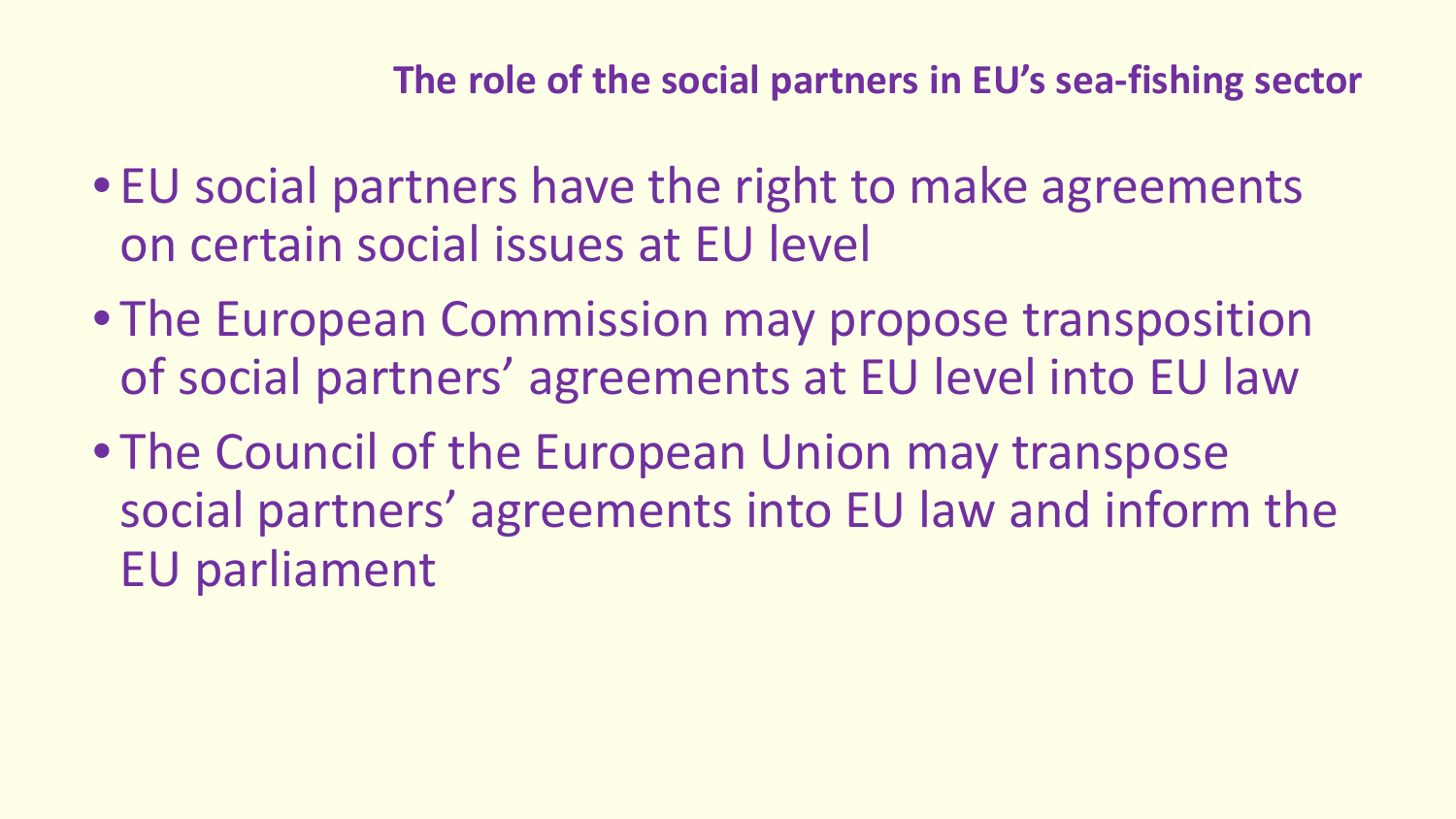- In May 2012 EU social partners signed an agreement between them on implementation of C188 into EU law
- The Council of the EU transposed the social partners' agreement into an EU Directive on December 19, 2016 (Directive (EU) 2017/159)
- All EU Member States must have implemented the Directive on 15 November 2019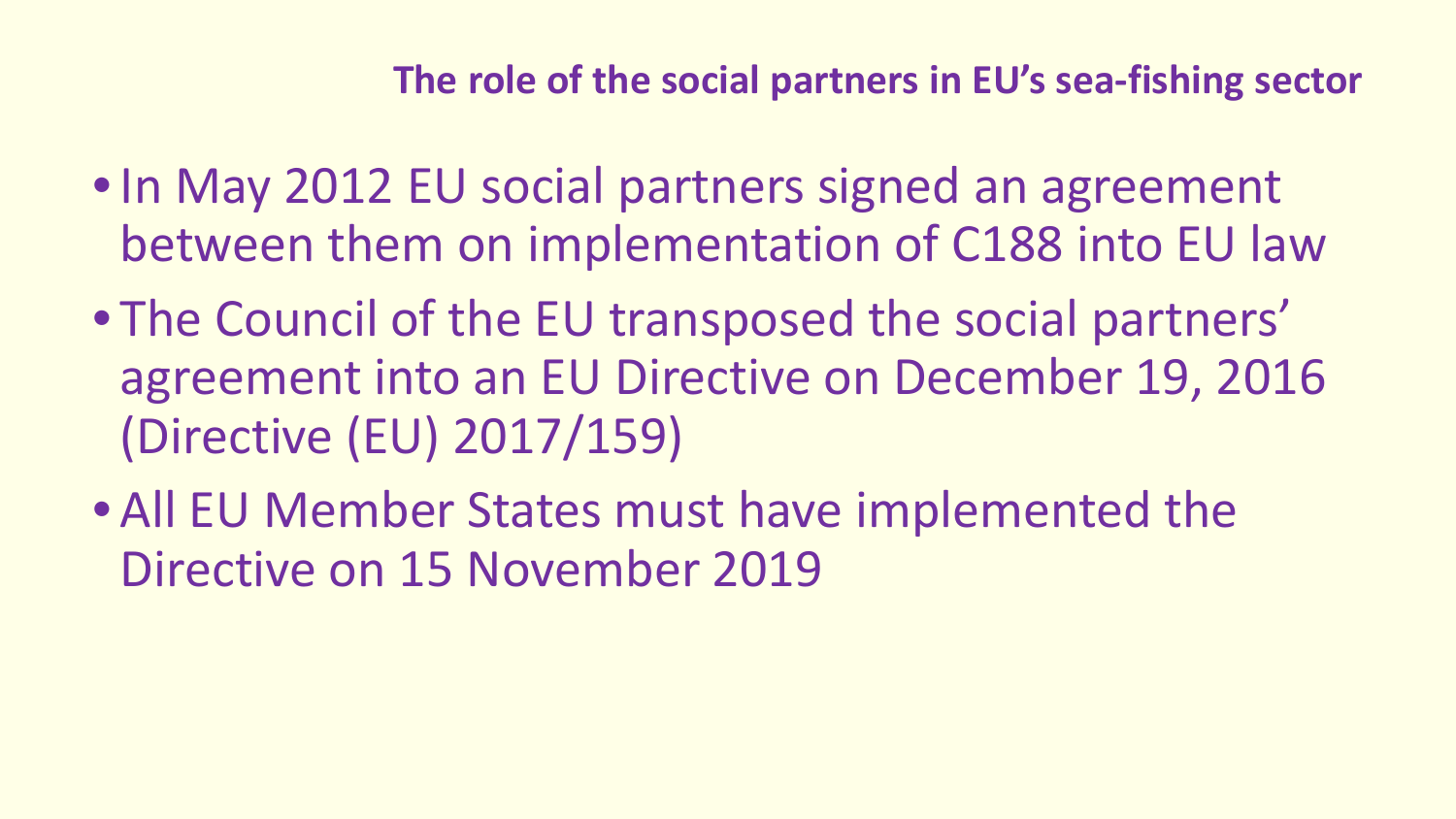- The social partners have concerns about undermining effects of the Common Fisheries Policy (CFP) on safety at sea in fishing, for instance
	- CFP does not allow extra volume for fishing vessels needed to improve safety and decent working and living conditions on board
	- CFP's landing obligation undermines vessel safety and forces fishermen to work more hours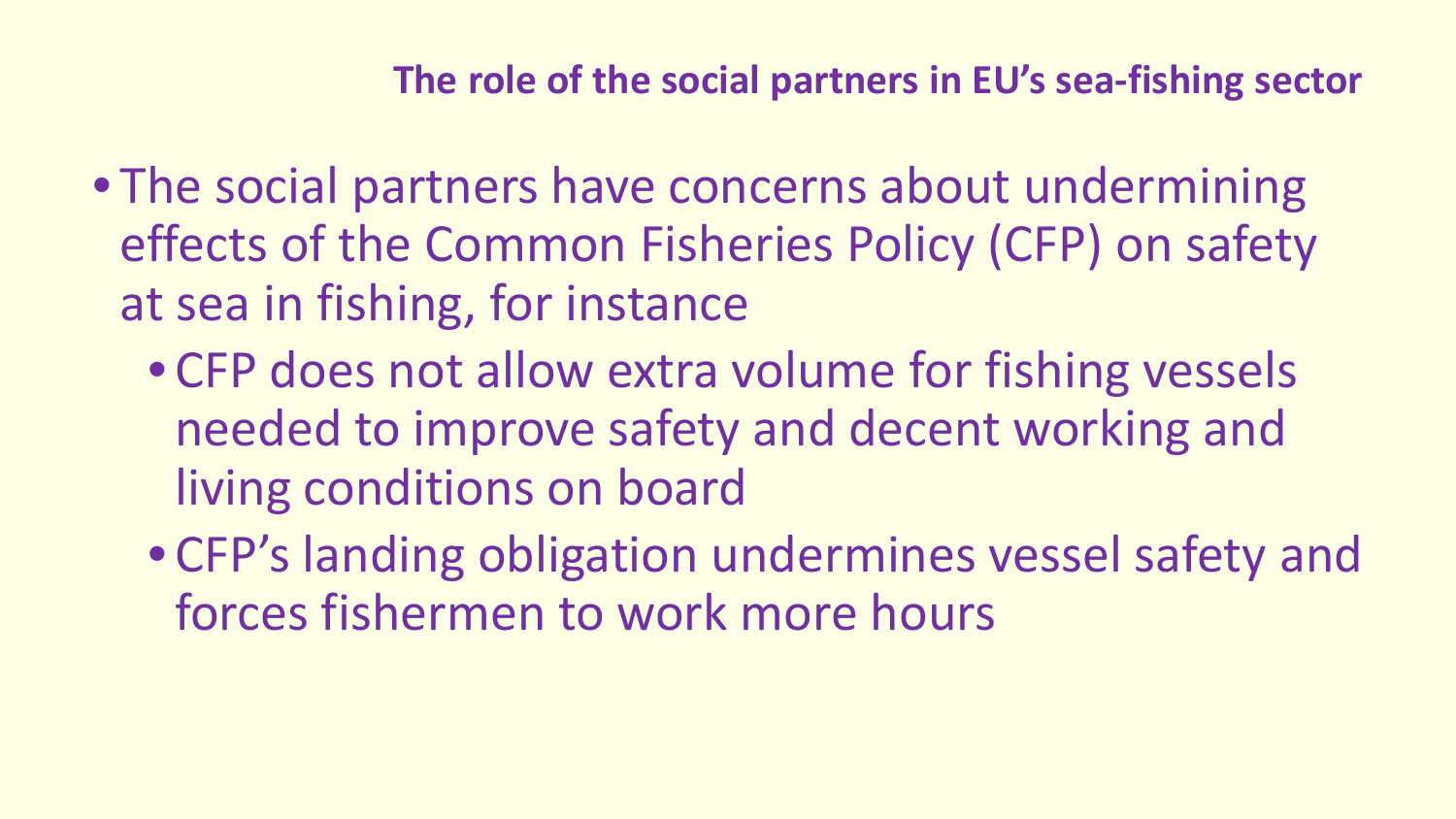- Where Directive 2017/159 differs from C188…
	- Applies to employed fishers and fishers in an employment relationship
	- •Does not apply to other fishers unless they work on the same vessel with employed fishers
	- Exemptions allowed for a maximum of 5 years
	- No specific article on progressive implementation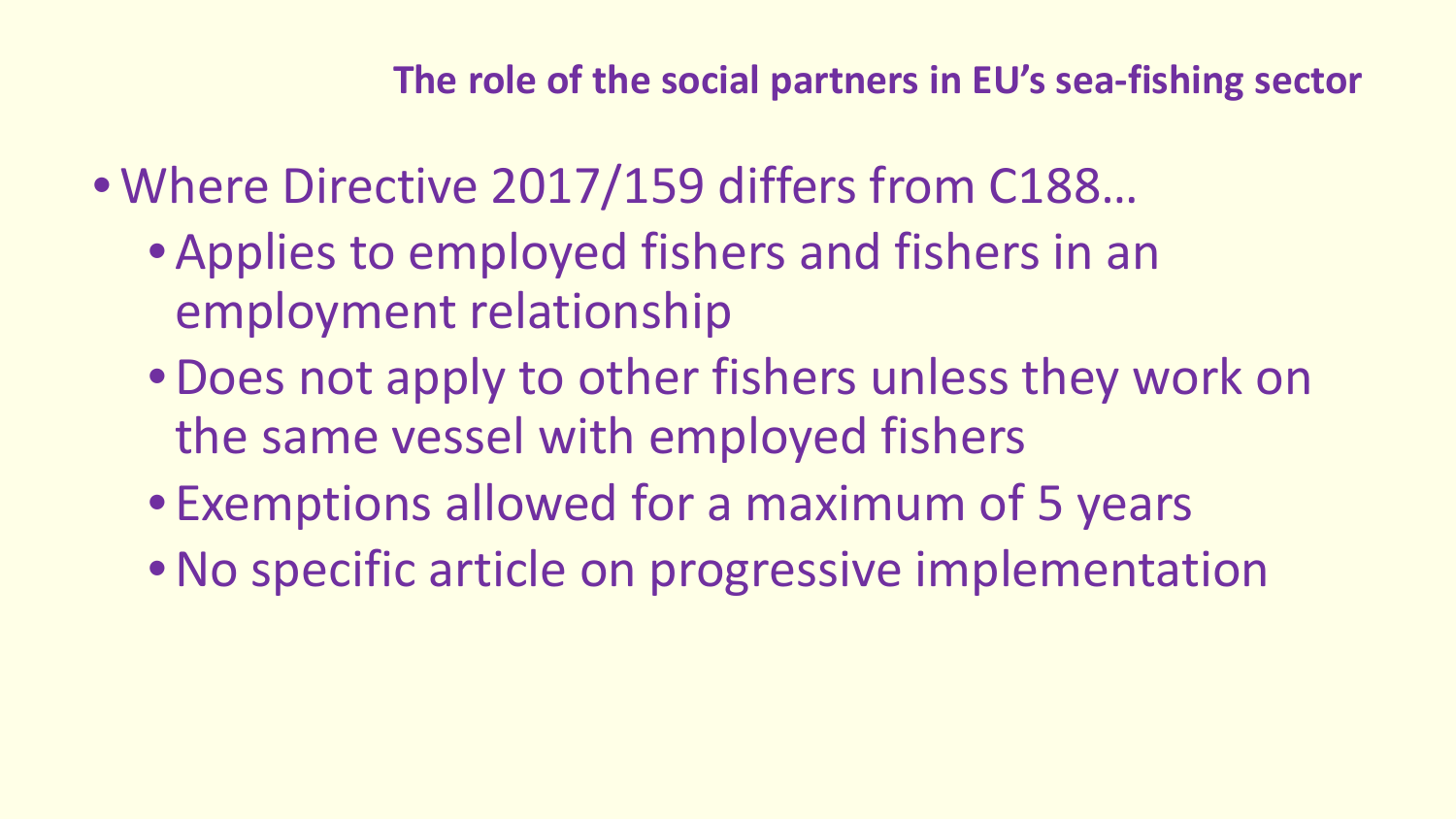- Where Directive 2017/159 differs from C188…
	- Not allowed to use instead of length (L)
		- •length overall (LOA)
		- gross tonnage (GT)
	- •No provisions on compliance and enforcement
	- •No provisions on flag State control
	- •No provisions on port State control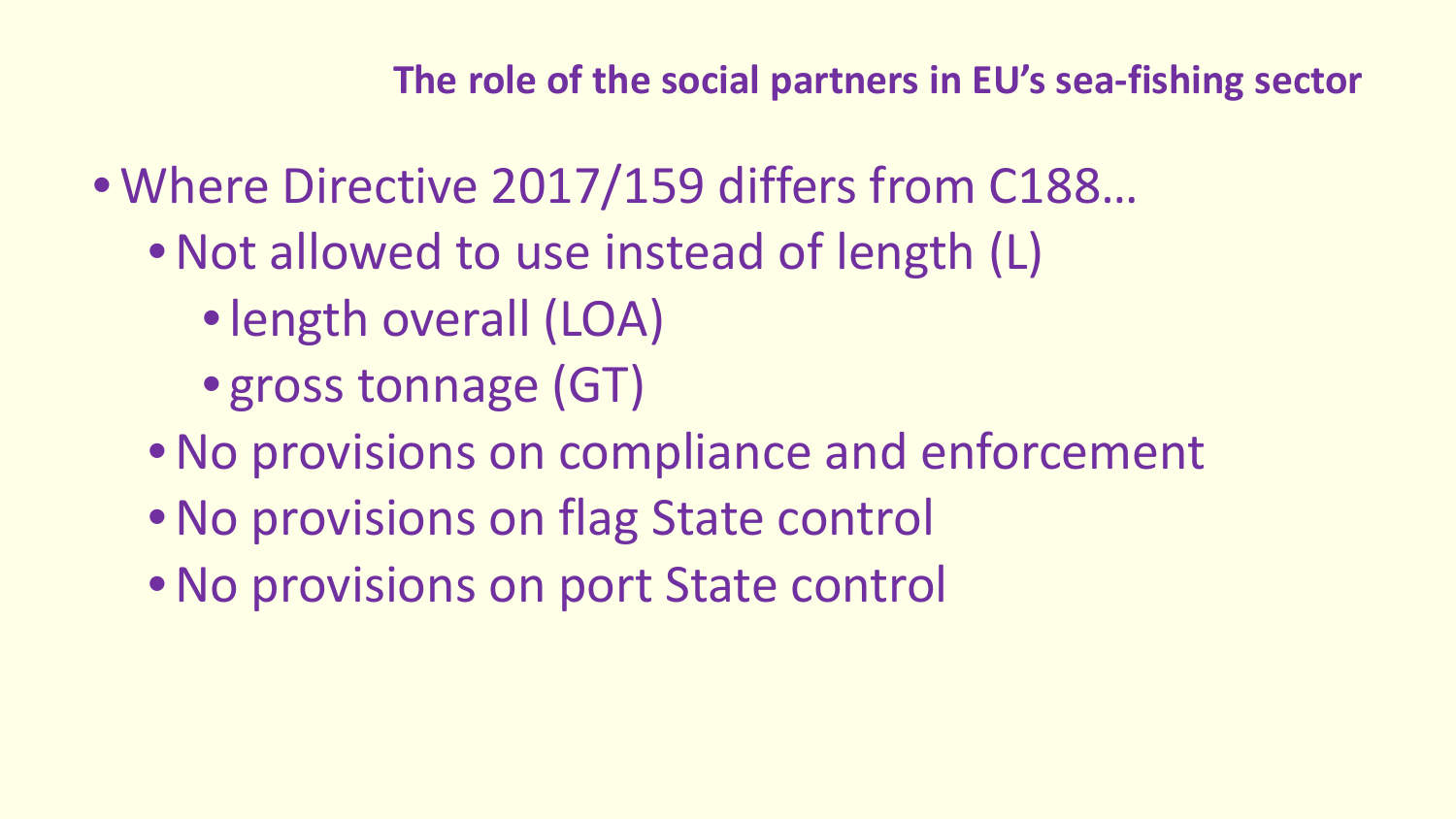- Where Directive 2017/159 differs from C188…
	- Provisions on working and rest time are more restrictive
	- No provisions on payment of fishers
	- Provisions on occupational safety and health and accident prevention apply to all fishing vessels
	- •No provisions on social security
	- •No flexibility on crew accommodation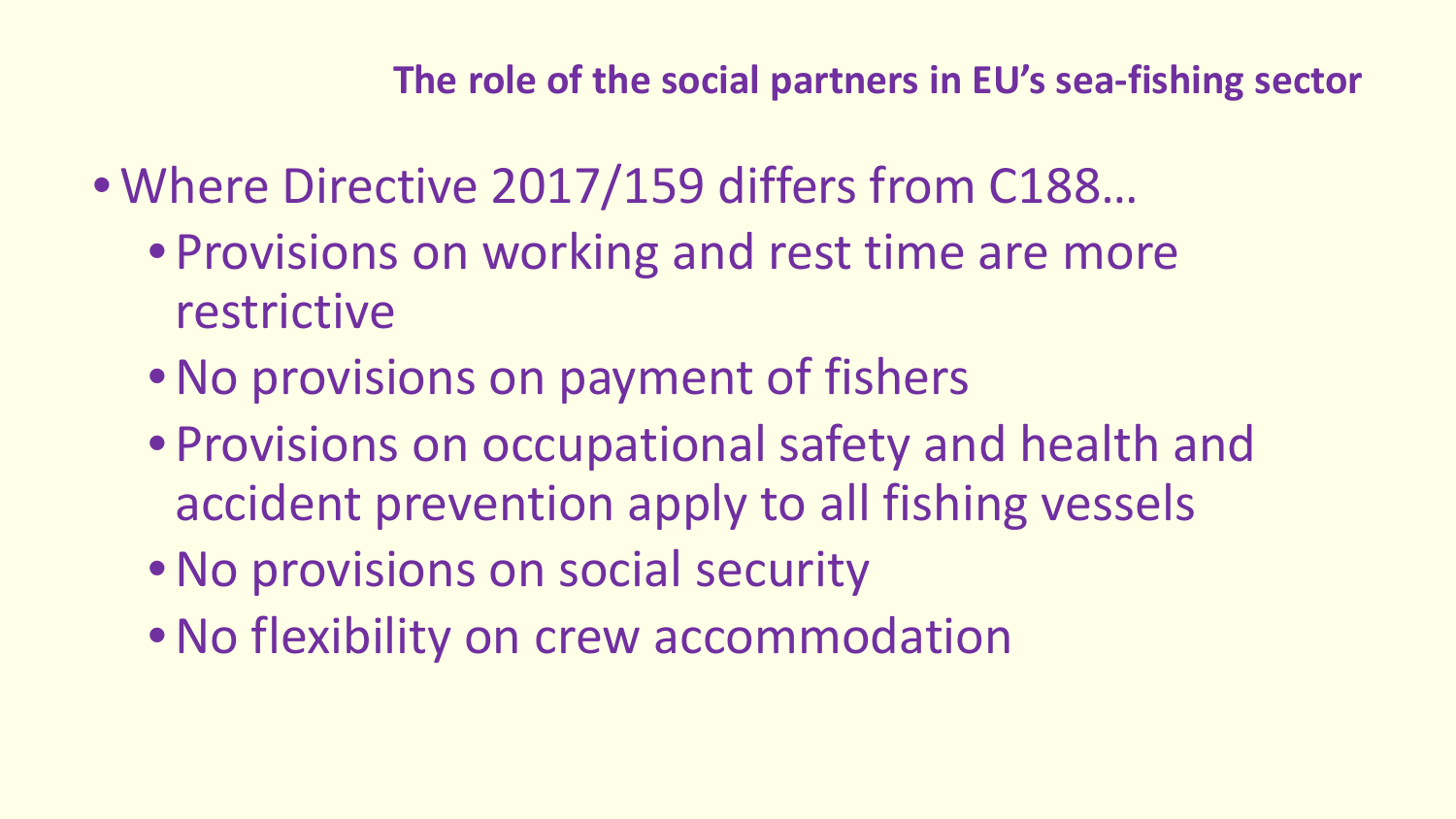- Where Directive 2017/159 differs from C188…
	- No diminution of protection where existing EU Directives grant better protection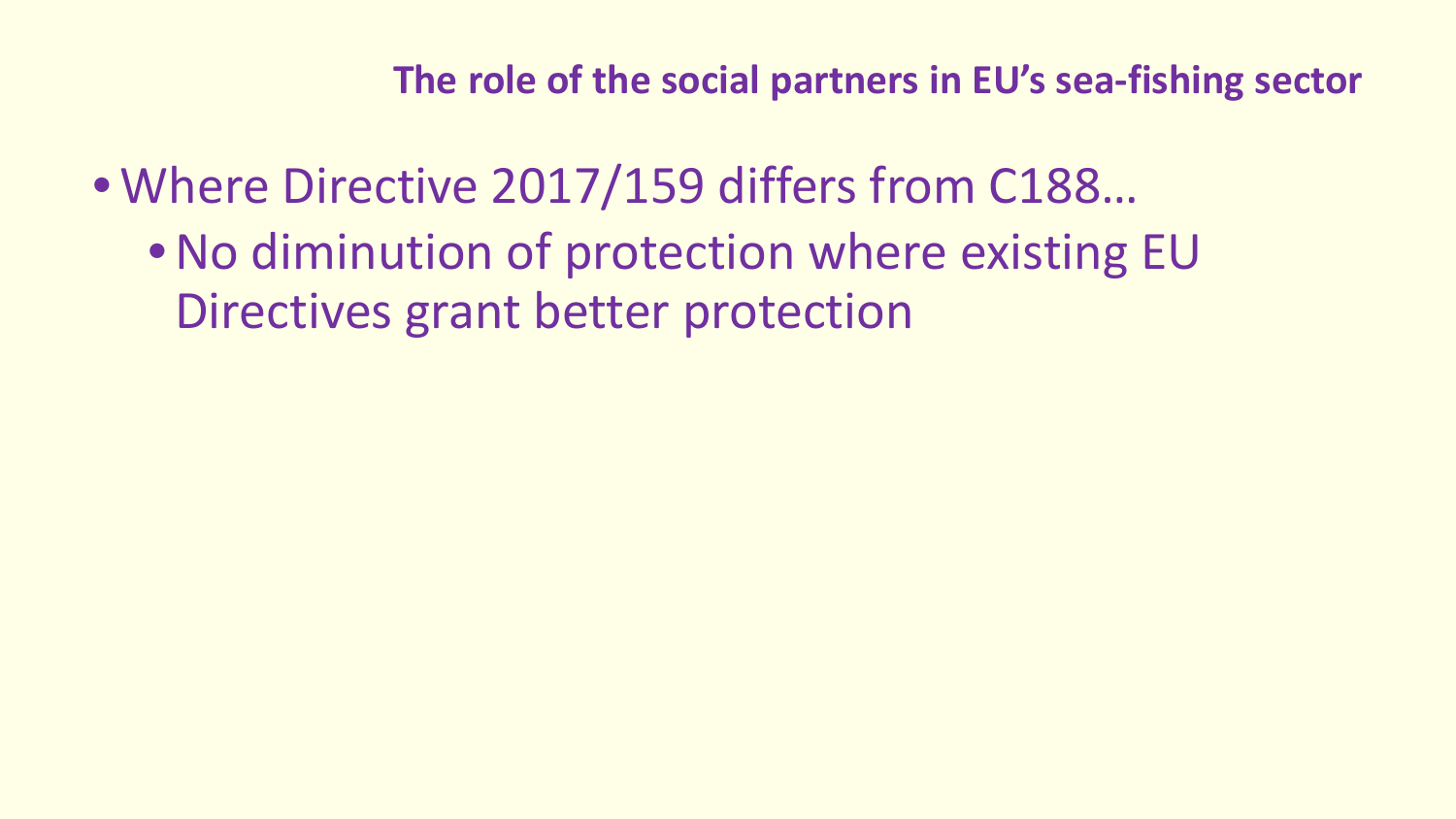• Because of the differences between Directive (EU) 2017/159 and C188 EU Member States with a fishing fleet still have a duty under the Law of the Sea to ratify C188.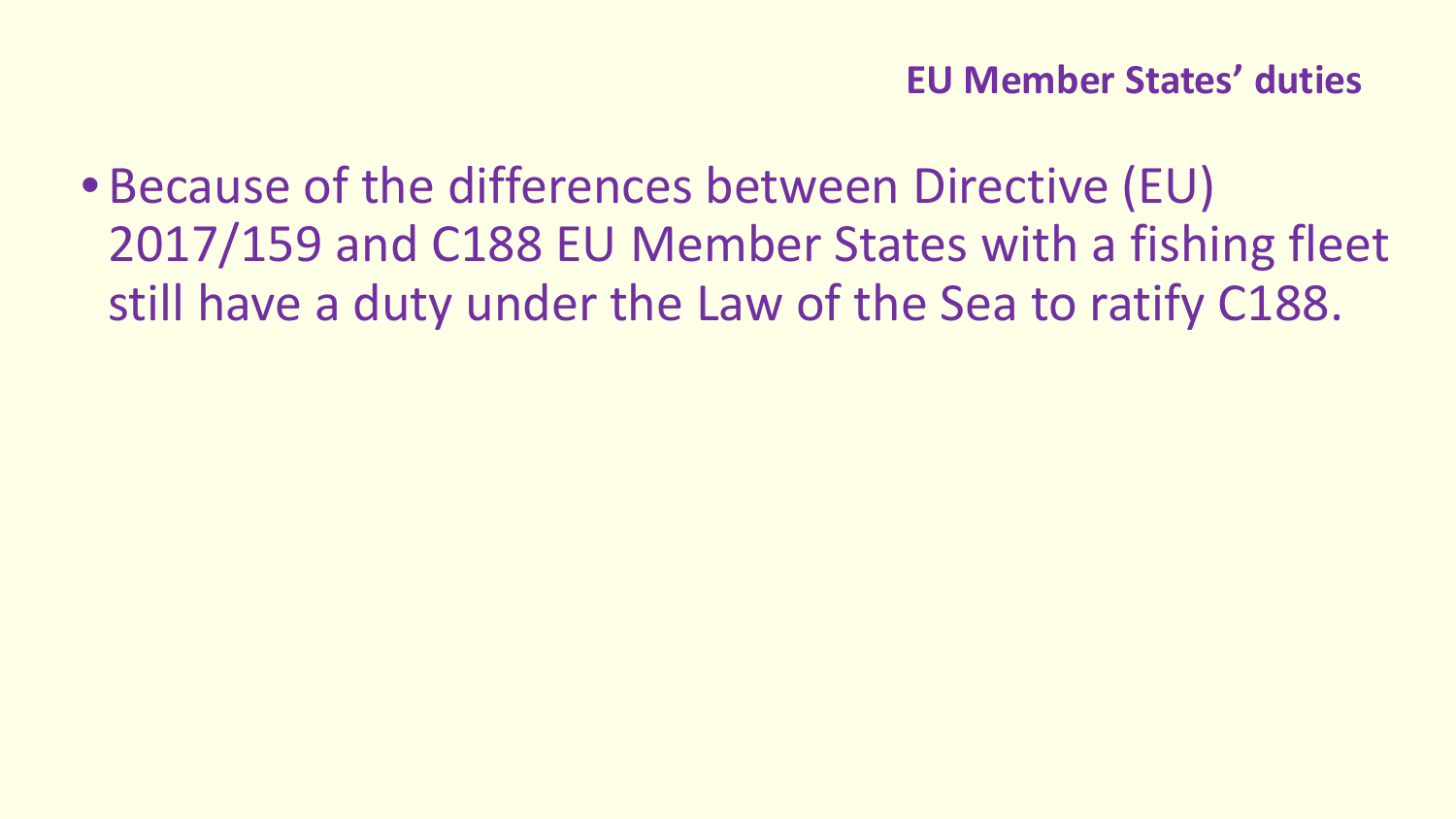- Human rights do not distinguish between flag State nationals and migrants
- Fundamental principles and rights at work do not distinguish between flag State nationals and migrants
- C188 does not distinguish between flag State nationals and migrants unless social security is concerned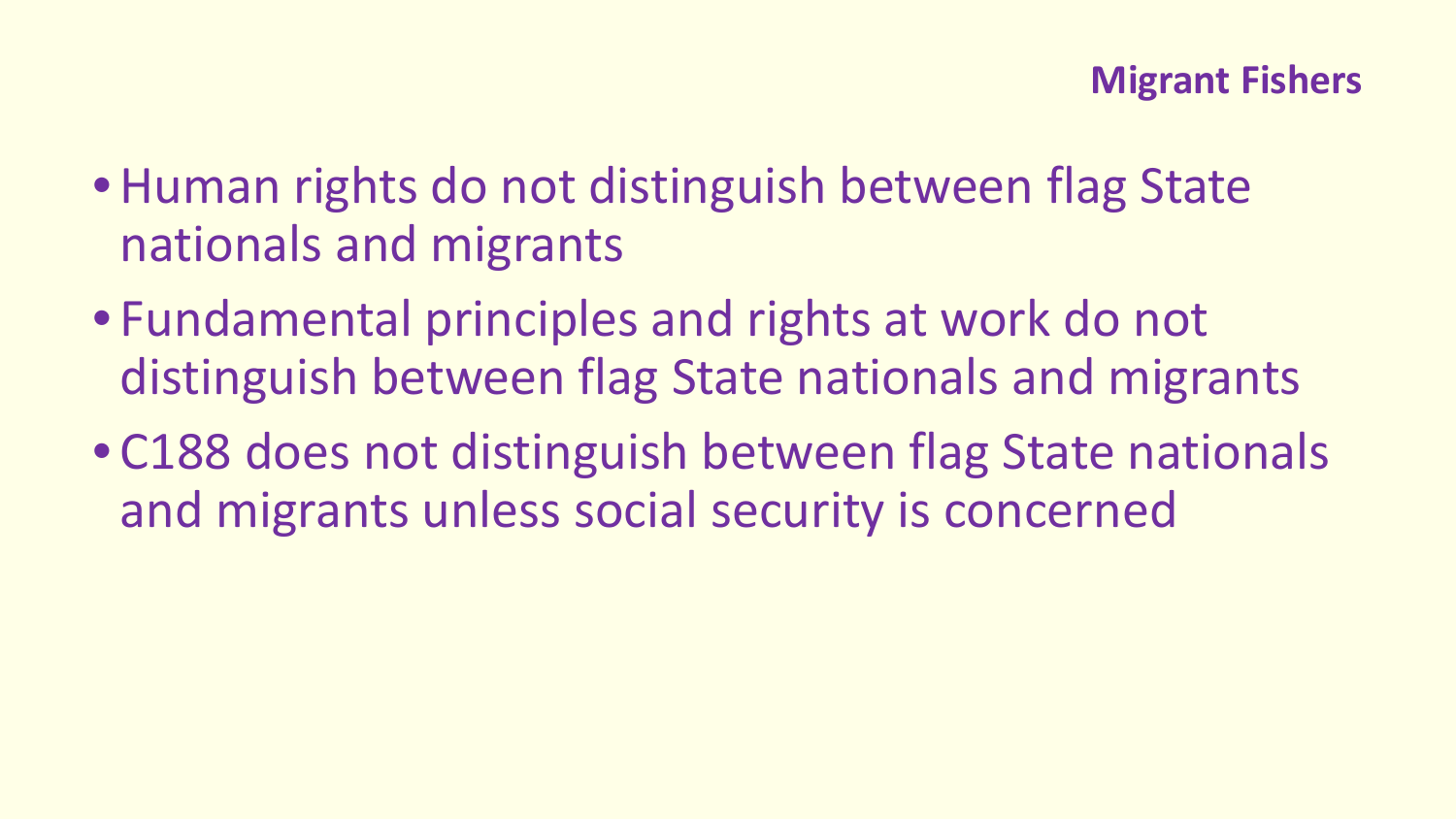- ILO's September 2017 Tripartite Meeting on issues relating to Migrant Fishers requested for
	- •Guidelines on decent cross-border labour market services in fishing
	- •Guidelines on medical examination of fishers
	- Data collection on migration of fishers
	- Model agreements between flag States and labour supplying States on labour market services
	- Promotion of C188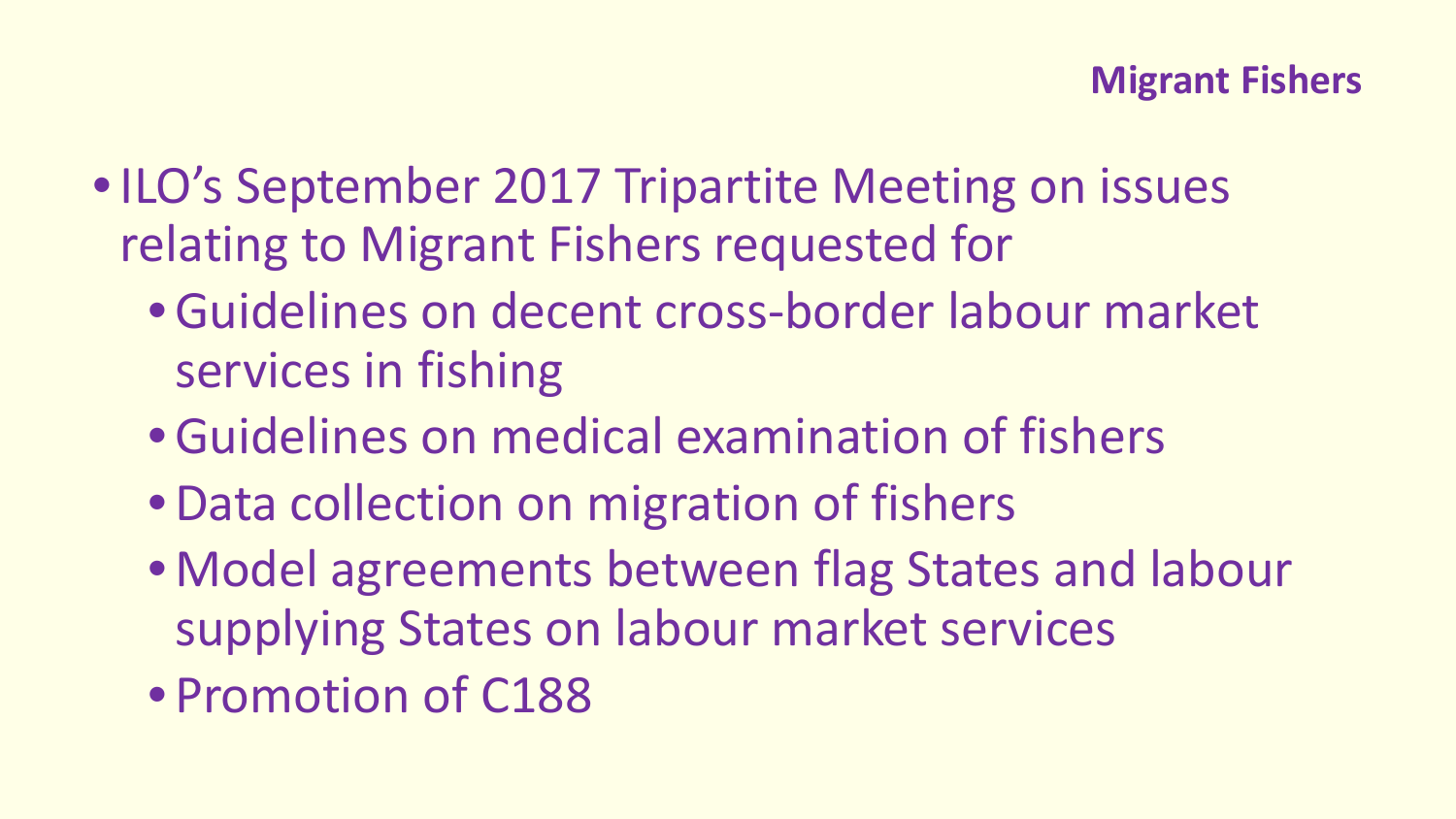- EU social partners in sea-fisheries will develop
	- •Guidelines for decent cross border labour market services in fishing
	- •Guidelines for medical examination of fishers